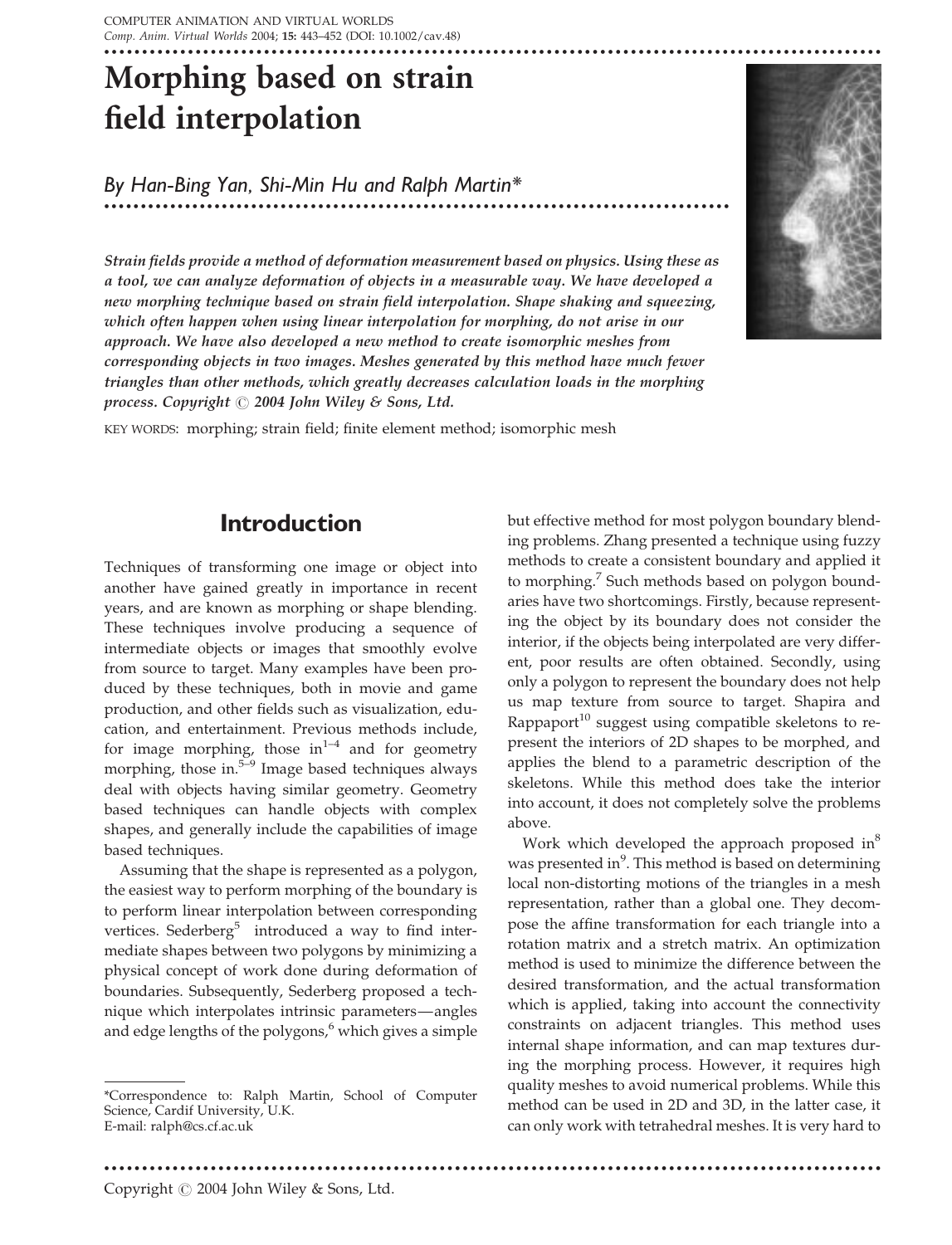generalize it to handle surface models directly; such models are widely used in 3D graphics.

Hu et al.<sup>11</sup> also considered how use internal details of the object to solve morphing problems. They used a physically-based idea which tries to minimize the sum of deformation energies between each pair of adjacent frames. Although this method gives good results in many cases, it has several deficiencies. Firstly, an iterative method is used to find the mesh for each frame. Because the solutions for all frames are found simultaneously, it is not easy to get a good initial value, especially when the differences between the objects is very large. Secondly, as the number of intermediate frames increases, the cost of solving the optimization problem increases cubically.

Lee *et al.*<sup>4</sup> proposed a physically-based thin plate method to solve image morphing problems. Minimization of physically meaningful energy was used to derive one-to-one warping functions. However, warp function interpolation is akin to position interpolation for a selected set of points, so it is again somewhat aribtrary for shapes having large differences, like those in Figure 2.

Most geometric methods mentioned above assume that the objects have the same topology. In, $^{12,13}$  morphing techniques for objects with differing topologies are presented.

We aim to describe object deformation in an analytical way and use this to realize natural morphing. Physics provides us with a strong tool for doing this: strain. Our paper presents a novel technique for morphing based on strain field interpolation. It allows the morphing of textured objects by firstly decomposing each object into an isomorphic triangular mesh, and then uses strain field interpolation to control the deformation of one mesh into the other. Mapping the texture is straightforward once we are able to map the polygons, e.g. by interpolating values at corresponding barycentric coordinates.

The major contribution of this paper is the new morphing method, so we consider it first, before the new method for producing isomorphic meshes.

## Morphing Based on Strain Field Interpolation

#### Physics of Object Deformation

Object deformation happens in many natural processes, and most people have some intuitive idea of whether a morphing sequence looks natural or not. Real world



Figure 1. Motion decomposition.

deformation takes place in accordance with physical principles, so it seems sensible to try to apply them to computer generated morphing. Mechanics gives a formulation for the description of the deformation of objects.

In Figure 1, a source object is morphed into a target.  $A_0$  and  $A_n$ ,  $B_0$  and  $B_n$  are two pairs of corresponding points. Physically, the whole transformation can be decomposed (not uniquely) into three parts: a translation, a rotation and a deformation. The translation and rotation are rigid body motions. If only rigid body motion happened, perfect morphing results could be obtained by simply linear interpolating the translation vector and rotation angle. The difficulty arises in dealing with object deformation.

In mechanics, the deformation extent of objects is defined by a strain field, which can be derived from the object's displacement field (or position field). Because displacement in morphing problems is always large, a large deformation formula must be used instead of the small deformation formula most often used in mechanical engineering. In 2D, the strain field has 3 independent components:  $\varepsilon_x$ ,  $\varepsilon_y$  and  $\gamma_{xy}$ . At a point p,  $\varepsilon_x$  gives the local infinitesimal scaling in the x direction,  $\varepsilon_y$  gives the scaling in the *y* direction, and  $\gamma_{xy}$  is the shear strain which represents the relative change in angle between lines initially in the x and y directions at  $p \in \mathcal{E}_x$ is positive when the point is in tension along the  $x$ direction, and negative in compression; similarly for  $\varepsilon_y$ .  $\gamma_{xy}$  is positive when the angle becomes smaller, and negative when the angle becomes larger.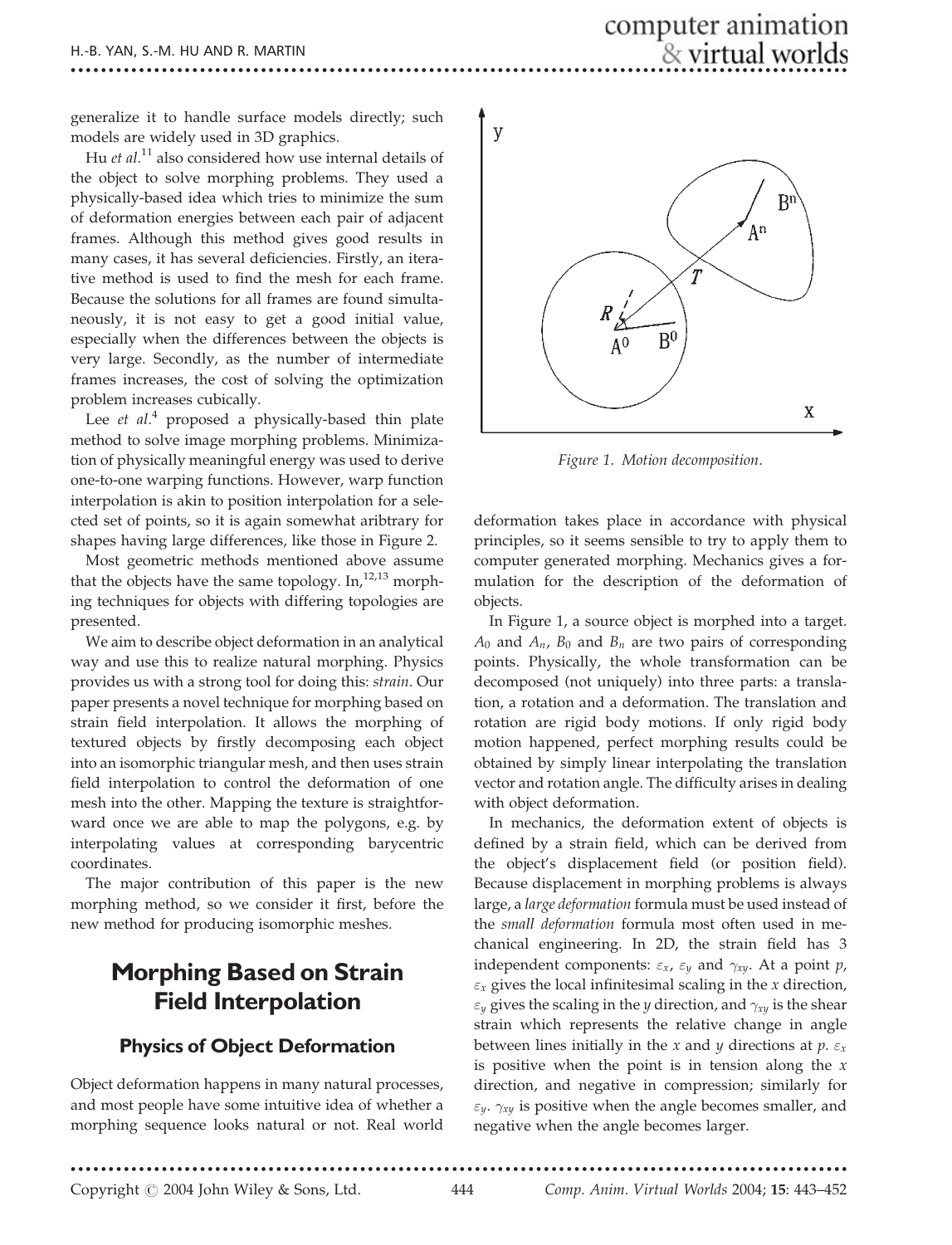The relationship between the strain field components and the position field is given by:

$$
\begin{bmatrix} \varepsilon_x \\ \varepsilon_y \\ \gamma_{xy} \end{bmatrix} = \begin{bmatrix} \frac{1}{2} [(\partial x'/\partial x)^2 + (\partial y'/\partial x)^2 - 1] \\ \frac{1}{2} [(\partial x'/\partial y)^2 + (\partial y'/\partial y)^2 - 1] \\ \partial x'/\partial x \partial x'/\partial y + \partial y'/\partial x \partial y'/\partial y \end{bmatrix}
$$
 (1)

where x and y are the position field component in the  $x$ and  $y$  directions respectively, before deformation, and  $x'$ and  $y'$  are components of the position field after deformation. The displacement field is related to the position field by  $x' = x + u$ ,  $y' = y + v$ , where u is the displacement field component in the  $x$  direction, and  $v$  is its component in the  $y$  direction. The difference between the position field and the displacement field is only a constant initial position field.

In the following, the strain field will be represented in vector form, so  $\varepsilon$  means  $\left[\varepsilon_x, \varepsilon_y, \gamma_{xy}\right]^T$ .

The strain field and the displacement field can be both used to describe deformation, but they are not the same. Displacement is a macroscopic quantity, which represents object rigid body motion and motion accumulated by deformation. Strain is an infinitesimal quantity, which only represents the deformation at each point. Using the strain field to describe deformation is more convenient than the displacement field or position field. Note that the well known linear interpolation morphing method interpolates the position field.

## **Motivation**

Figure 2 shows morphing results calculated by (a) linear interpolation, and (b) the new method. Clearly the latter is intuitively better. Using the former method, the upper part of the object shrinks abruptly at first and swells quickly later. Visually it seems that needless deformation occurs in this case.

Figure 3 shows how the strain (averaged over the triangle) varies for the marked triangle in Figure 2 during the morphing sequence, computed using equation (1). Note that in the case of linear interpolation, the strain curves for  $\varepsilon_x$  and  $\varepsilon_y$  become highly negative at first, which means the triangle is highly compressed, i.e. smaller. The curves then quickly become positive, which means the triangle eventually ends up in tension and hence bigger. This squeezing effect is highly undesirable. Using the new method based on strain field interpolation, the strain curves change montonically, as desired, and no squeezing takes place: the shape of the object changes in a monotonic manner.

This example illustrates how strain can be an effective tool to analyze object deformation. The key factor for a smooth deformation process is that the curve of strain against time should not only vary slowly, but also be monotonic (but not necessarily linear, as will be explained later). Based on these observations, we present an object morphing technique using strain field interpolation.

## Fixing the Rigid Body Motion

First, we give some definitions. We assume that the time associated with the source frame is  $t = 0$ , and the time of the target frame is  $t = 1$ . We suppose that  $n - 1$  frames are inserted between the source frame and target frame, and the frames are numbered from  $0$  to  $n$ . The time associated with the  $i^{th}$  frame is  $t_i$ .

We eliminate the rigid body motion between the source and target frames first. The rigid body motion



Figure 2. Morphing using (a) linear interpolation, (b) strain field interpolation.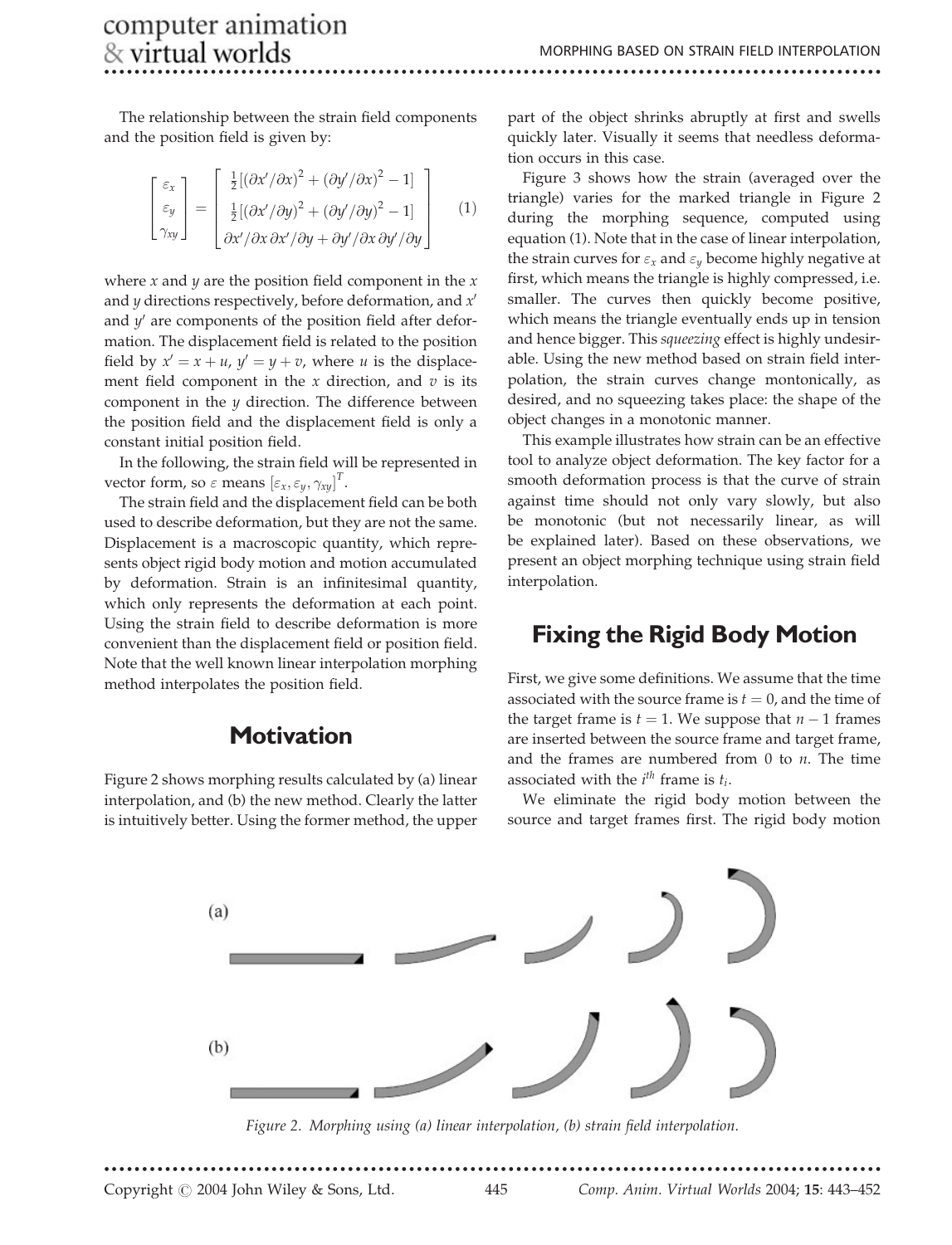

Figure 3. Strain versus time for (a) linear interpolation, (b) strain field interpolation.

does not influence the strain field calculation, but the matrix  $K_l^t$  in equation (11) is singular if the rigid body motion is not constrained, whereupon it would not be possible to obtain a unique solution for the position field.

A 2D object has three degrees of freedom. Again refer to Figure 1. Let  $A^0$  be a chosen reference point for translation, and  $B^0$  be a chosen reference point for rotation, which correspond to  $A^i$ , $B^i$  at a later time. We define the vector T from  $A^0$  to  $A^n$  to be the translation vector from source to target. The angle R from  $A^0B^0$  to  $A^nB^n$  is the angle of rotation between the two objects, in the range  $-\pi < R \leq \pi$ .

Let  $R_{A^0B^0}$  be the angle between  $A^0B^0$  and the x axis in an anti-clockwise direction. Let  $T_{A^0}$  be the vector from the origin to  $A^0$ .

We move the source and target objects so that  $A^0$  and  $A<sup>n</sup>$  coincide with the origin. We then rotate  $B<sup>0</sup>$  around

the origin until  $B^0$  is on the positive x axis, and do the same for  $B^n$ . The x and y coordinates of  $A^0$  and the y coordinate of  $B^0$ , and the corresponding coordinates of  $A<sup>i</sup>$  and  $B<sup>i</sup>$  in all other frames, are fixed in subsequent operations until we restore the rigid body motion at the end of the method.

## Strain Field Interpolation

The strain field  $\varepsilon^n$  between the source object and the target object can be calculated from equation (1). To obtain the ideal strain field for each intermediate frame, a simple method which is sometimes adequate is to use linear interpolation:

$$
\varepsilon_x^t = (1-t)\varepsilon_x^n, \qquad \varepsilon_y^t = (1-t)\varepsilon_y^n. \tag{2}
$$

Good results can be obtained by linear interpolation of strain fields in cases where there are large displacements and small strains, which is often the case—for example, the object bending shown in Figure 2.

If the strain is very large, each intermediate frame calculated by this method will still have a good shape showing little distortion, but the results are usually uneven along the time axis, as in the example in Figure 4.

The reason for this phenomenon is that although the strain field represents the deformation of an object, it is not linearly related to the length scaling of a line element in the object.<sup>14</sup> Equation (3) provides a modified scheme which ensures that line length changes in the  $x$  and  $y$ directions, and angular changes between lines initially in the  $x$  and  $y$  directions, occur linearly with  $t$ ; it also constrains the line length change rate in other directions.

$$
\varepsilon_x^t = \frac{1}{2} \left[ \left[ t\sqrt{1 + 2\varepsilon_x^u} + (1 - t) \right]^2 - 1 \right],
$$
  
\n
$$
\varepsilon_y^t = \frac{1}{2} \left[ \left[ t\sqrt{1 + 2\varepsilon_y^u} + (1 - t) \right]^2 - 1 \right],
$$
  
\n
$$
\gamma_{xy}^t = \tan \left( t \arctan \gamma_{xy}^u \right).
$$
\n(3)



Figure 4. Morphing using (a) linear strain field interpolation, (b) modified strain field interpolation.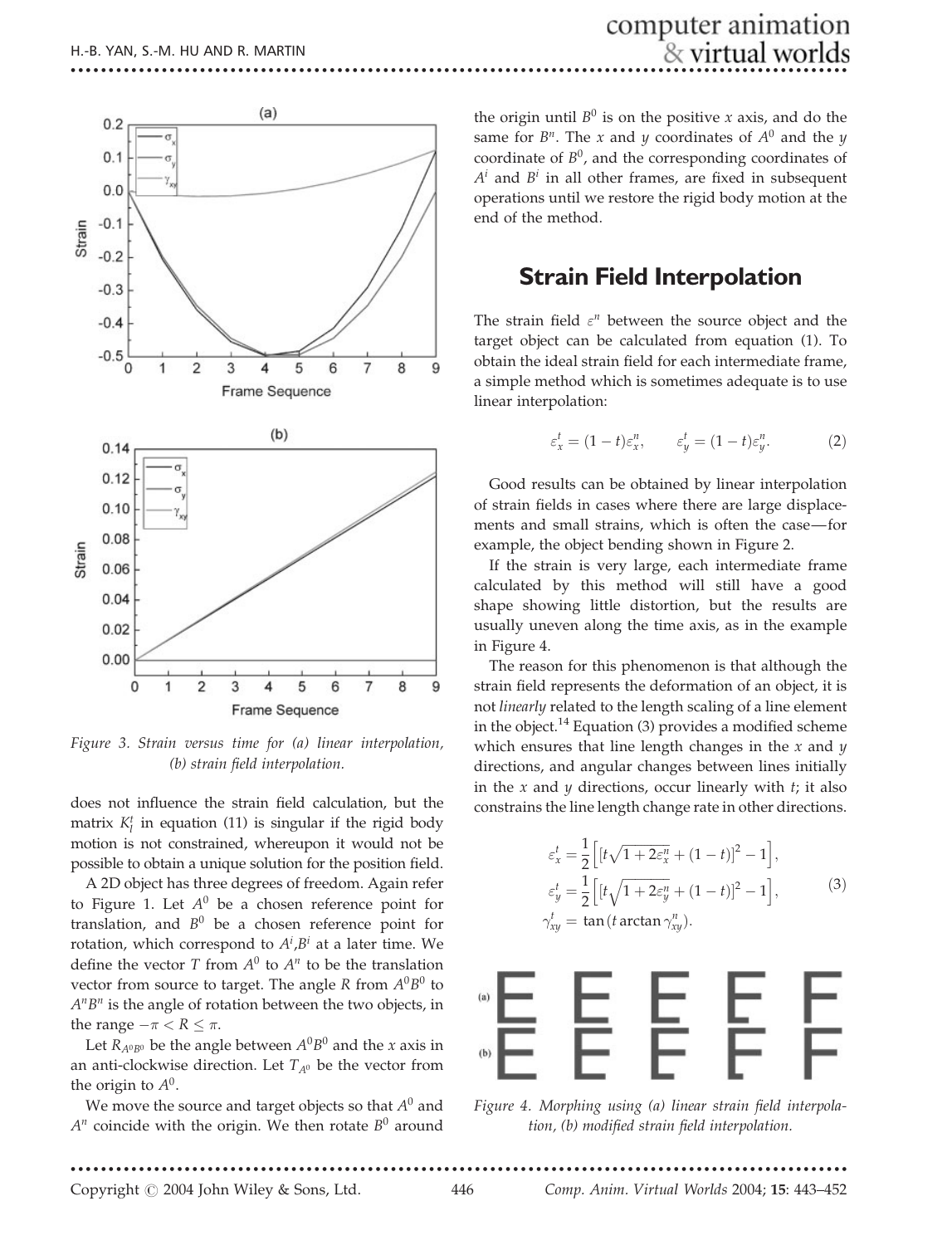Experiments show that using equation (3) instead of linear strain interpolation gives much better visual results for cases involving large strains.

Having used the interpolation methods above to find the desired strain field at a particular time, we must now compute the displacement field or the position field.

In fact, physically correct strain field components  $\varepsilon_{x}^{t}$ ,  $\varepsilon_{y}^{t}$ , and  $\gamma_{xy}^{t}$  must be related by the complicated Compatibility Equation.<sup>14</sup> Trying to correct the above interpolated strain fields to meet the compatibility equation would be very difficult. Thus, instead, we attempt to estimate a displacement field directly which corresponds to strain fields which are as close as possible to the ones computed by interpolation. We use an optimization method which attempts to minimize W given by

$$
W = \frac{1}{2} \int (\varepsilon'^t - \varepsilon^t)^T \cdot (\varepsilon'^t - \varepsilon^t) d\Omega.
$$
 (4)

Here,  $\Omega$  is the whole domain of source object,  $\varepsilon^t$  is the desired (interpolated) strain field, and  $\varepsilon$ <sup>t</sup> is calculated from the position field using equation (1). The position the desired intermediate frame. The problem of minimizing W can be solved by any optimization method, but for efficiency, we convert the optimization problem into an equation solving problem, as explained next.

## Nonlinear Equation Solver

Only triangular elements are discussed here; similar ideas work for other kinds of elements. From equation (4), we obtain:

$$
dW = \sum_{i=1}^{m} \int [d\varepsilon'^T \varepsilon' - d\varepsilon'^T \varepsilon] d\Omega_i,
$$
 (6)

where  $m$  indexes the triangles of the object, and  $d$  is the derivative operator.

In FEM,  $d\varepsilon$  is usually expressed using the strain matrix B:

$$
d\varepsilon^T = (B)^T dV_i, \tag{7}
$$

where

$$
V_i = [x_1 \quad y_1 \quad x_2 \quad y_2 \quad x_3 \quad y_3]^T, \quad B = [B_1 \ B_2 \ B_3], \text{ and}
$$

$$
B_{ij}^{t} = \begin{bmatrix} \frac{\partial x'}{\partial x} \cdot \frac{\partial N_{j}}{\partial x} & \frac{\partial y'}{\partial x} \cdot \frac{\partial N_{j}}{\partial x} \\ \frac{\partial x'}{\partial y} \cdot \frac{\partial N_{j}}{\partial y} & \frac{\partial y'}{\partial y} \cdot \frac{\partial N_{j}}{\partial y} \end{bmatrix} \begin{bmatrix} \frac{\partial x'}{\partial x} \cdot \frac{\partial N_{j}}{\partial x} \\ \frac{\partial x'}{\partial y} \cdot \frac{\partial N_{j}}{\partial x} + \frac{\partial x'}{\partial x} \cdot \frac{\partial N_{j}}{\partial y} & \frac{\partial y'}{\partial y} \cdot \frac{\partial N_{j}}{\partial x} + \frac{\partial y'}{\partial x} \cdot \frac{\partial N_{j}}{\partial y} \end{bmatrix}
$$
(8)

field which minimizes W is chosen as the position field for this intermediate frame. For simplicity, in the following,  $\varepsilon^t$  is written as  $\varepsilon$ , and  $\varepsilon'^t$  written as  $\varepsilon'$ .

We use the finite element method (FEM) to calculate the strain field of an arbitrary object.<sup>15,16</sup> In fact, the meshes used for strain field interpolation method need not be triangular meshes, but could also be quadrilateral meshes, or based on other kinds FEM elements. In FEM, the position of a point inside an element can be expressed using a convex combination of the positions of the element's nodes:

$$
x = \sum_{k=1}^{l} N_k x_k, \quad y = \sum_{k=1}^{l} N_k y_k,
$$
 (5)

where  $N_k$  is the shape function of the element, and  $l$  is the number of vertices of the element. For a triangular element,  $N_k$  are barycentric coordinates within the triangle.

By substituting equation (5) into equations (1) and (4), equation (4) can be converted into a finite dimensional problem, whose variables are coordinates of all nodes in

Substituting equation (7) into equation (6), and letting the derivative of W equal zero, we can convert the optimization problem into a nonlinear equation solving problem:

$$
\phi(V) = \sum_{i=1}^{m} \int (B^T \varepsilon' - B^T \varepsilon) d\Omega_i = 0, \tag{9}
$$

where  $V$  is the position vector within the whole domain.

This nonlinear equation problem can be solved by the Newton-Raphson method. For this we need to calculate the derivative matrix  $K^t$  of  $\phi$ , which is given by:

$$
K^{t} = \sum_{i=1}^{m} \int [B^{T}B + G^{T}(S'-S)G]d\Omega_{i},
$$
 (10)

 $G = \begin{bmatrix} G_1 & G_2 & G_3 \end{bmatrix}, \qquad G_i = \begin{bmatrix} \partial N_i/\partial x \cdot I_2 \ \partial N_i/\partial y \cdot I_2 \end{bmatrix}$ 

;

where

$$
S = \begin{bmatrix} \varepsilon_x \cdot I_2 & \gamma_{xy} \cdot I_2 \\ \gamma_{xy} \cdot I_2 & \varepsilon_y \cdot I_2 \end{bmatrix}, \quad S' = \begin{bmatrix} \varepsilon'_x \cdot I_2 & \gamma'_{xy} \cdot I_2 \\ \gamma'_{xy} \cdot I_2 & \varepsilon'_y \cdot I_2 \end{bmatrix}.
$$

#### Copyright © 2004 John Wiley & Sons, Ltd. 447 Comp. Anim. Virtual Worlds 2004; 15: 443–452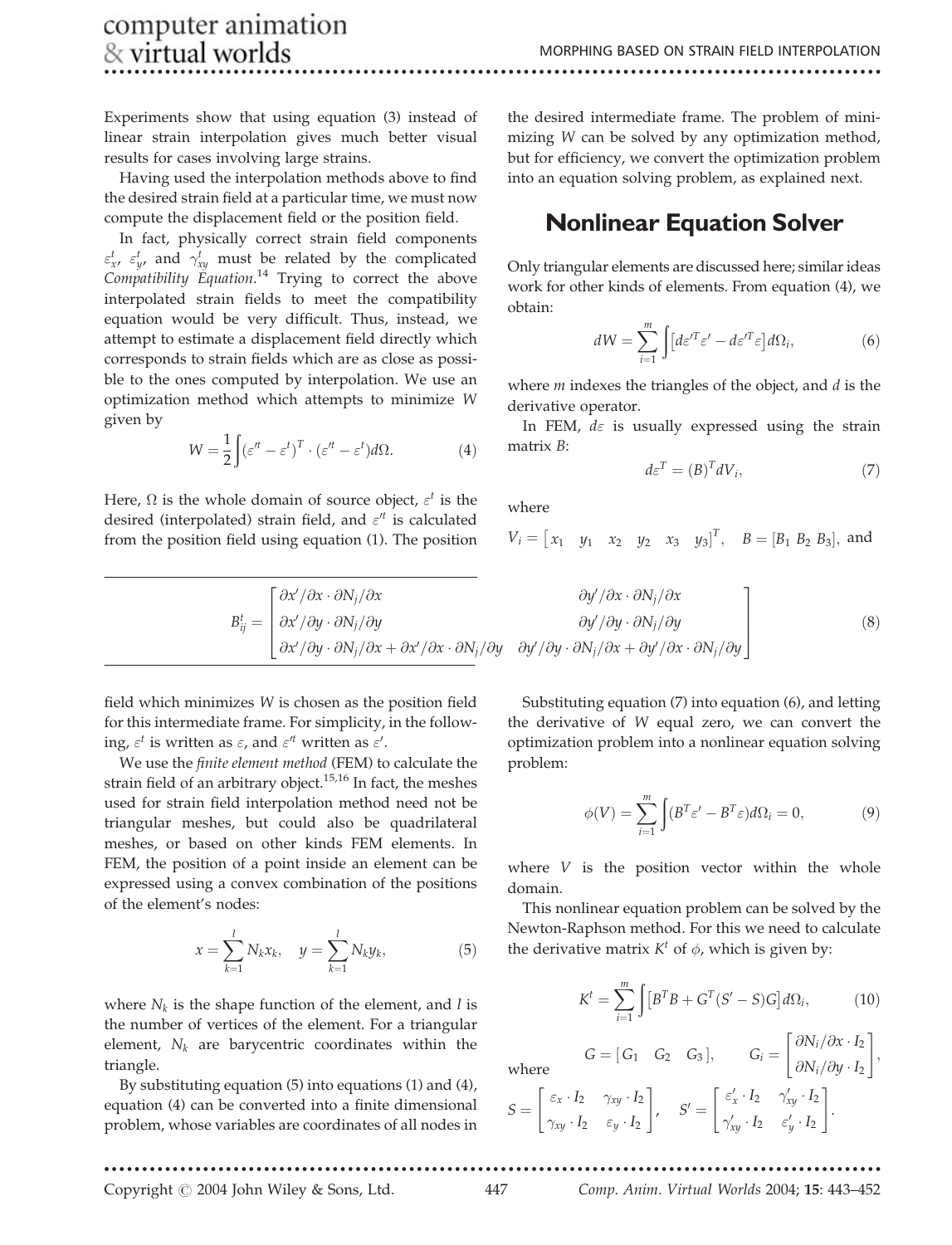

Figure 5. Morphing between letters.

The appropriate Newton-Raphson method can now be expressed as:

$$
K_l^t(V_{l+1}^t - V_l^t) = -\phi(V_l^t)
$$
\n(11)

where  $l$  represents the iteration count.

The coordinate vector for the source frame is used as the initial value for iterative calculation of the vector for the first intermediate frame, and each subsequent intermediate frame is initialized using the coordinates of the previous frame. For each intermediate frame, we iterate until  $\|V_{l+1}^t-V_l^t\|<\delta$ , where  $\|\cdot\|$  is the Frobenius norm, and  $\delta$  is a given tolerance.

If the source shape and target shape differ greatly and the number of frames inserted is low, direct use of the Newton-Raphson method can lead to triangle flip. This problem can be avoided by using a standard extension to the Newton method (a continuation method).<sup>17</sup> We first construct a function family which approximates the original function to get a better initial value, then use the classical Newton-Raphson method to get the final result. We use the following replacement for equation (11):

$$
K_l^t(V_{l+1}^t - V_l^t) = -\left[\phi(V_l^t) + \left(\frac{l}{N} - 1\right)\phi(V_l^{t-1})\right], \quad (12)
$$

for the first  $N-1$  iterations:  $l = 1, 2, \ldots, N-1$  to provide a better initial value, and then use the original formula in equation (11) for subsequent iterations  $l = N, N + 1, \dots$ 

A simpler way of solving this problem, obviously, is to insert more frames. The increased computing time which results is much less than proportional to the number of added frames, as with more frames, the initial values provided by the previous frames become more accurate. Adding frames can sometimes even reduce the overall computing time.

## Interpolation of Rigid Body **Motion**

We now have intermediate frames which ignore the rigid body motion. We now need to add the interpolated

rigid body motion back. Each frame is rotated around the origin by the angle  $R_i = R_{A^0B^0} + t_i \cdot R_i$ ; and each frame is translated by the vector:  $T_i = T_{A^0} + t_i \cdot T$ .

In summary, the main steps for solving morphing problems using the strain field interpolation method are: (1) Translate and rotate the source and target objects to eliminate rigid body motion.  $(2)$  Calculate the final strain field from the source and target objects. (3) Interpolate the strain field for intermediate frames.  $(4)$  Solve equation 4 or equation 9 to get the position field for intermediate frames. (5) Translate and rotate the interpolated objects to include the rigid body motion.

Figure 5 is an example of alphabetical morphing: A– B–C. More complex examples can be seen in Figures 7 and 9. In Figure 9, each mesh has 115 vertices. 110 seconds were spent on computing 180 intermediate frames using equation (9) on a 1:7 Ghz Pentium 4 machine. In Figure 7, each quadrilateral mesh has 34 vertices. Four seconds were taken to compute 60 intermediate frames with our method, compared to 150 seconds used by the method of $<sup>11</sup>$ .</sup>

## From Objects to Isomorphic **Meshes**

To be able to apply the above method, we need two isomorphic meshes covering the source and target objects (polygons). This problem has been investigated  $by<sup>9,18</sup>$ , whose general idea is to mesh both polygons, and then map both polygons to a regular  $n$ -gon. The two triangulations over the  $n$ -gon are then intersected with each other to give a new triangulation. The main drawback of this method is the number of triangles increases greatly during the intersection step; this greatly increases the computing load when performing the morphing calculations. Praun<sup>19</sup> suggested another approach to create a compatible mesh. He first identifies a relatively small number of feature points on each mesh, then uses a tracing method to join the feature points on one mesh to give a set of patch boundaries, and also forms this patch structure on the other mesh. Then, for

\*\*\*\*\*\*\*\*\*\*\*\*\*\*\*\*\*\*\*\*\*\*\*\*\*\*\*\*\*\*\*\*\*\*\*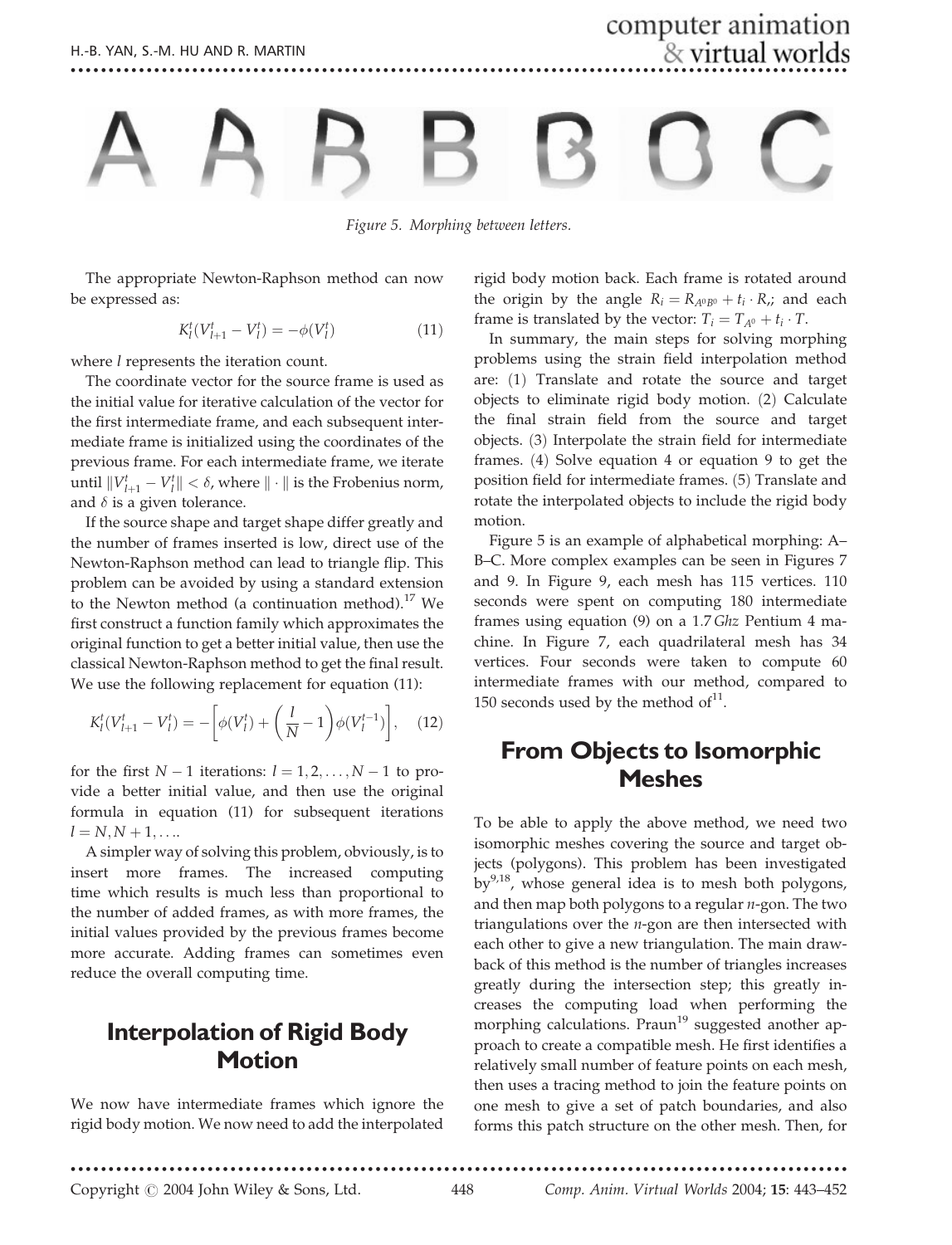each patch, parameterization and a resampling technique are used to create consistent meshes. However, for 2D meshes, resampling is not easy to use, as it often loses some details at the boundaries, which are very important in 2D.

We introduce a new hybrid method here for creating isomorphic meshes. In outline, first, feature points are identified, and then the shapes are dissected into topologically equivalent patches. For each pair of patches, bijective maps are created between the patch boundaries, and we parameterize the patches on a regular ngon. We overlay each patch on the  $n$ -gon, just keeping the vertices of each patch. We then triangulate the inside of the  $n$ -gon using all the mapped vertices. This triangulation is then mapped back to the source and target patches. We now consider the steps in detail.

#### Choosing Points on Objects

Given a source object and a target object, we select some inner points from each polygon, some of which are used to divide both polygons into the same number of moreor-less convex patches, and others of which are internal to the patches and are used to control the mapping behavior. We then identify a set of corresponding points (anchor points), which include selected boundary points and inner points. We next select certain boundary anchor points, and all inner anchor points, as feature points. These are used to create the patch structure inside the object. In summary, there are four kinds of points: border points, inner points, corresponding points (anchor points), and feature points.

#### Triangulation and Patching

The next step is to triangulate each object using the inner points. We use the constrained Delaunay triangulation method $^{20}$  to create a triangular mesh, for which the object edges are used as constraints, and all inner and boundary points are used as vertices. After triangulation, a scan line algorithm is used to judge if the centroid of each triangle is inside the object. If it is outside the object, the triangle is deleted from the mesh.

We use the method in $19$  to trace paths between feature points, to dissect the source shape and target shape into several topologically equivalent patches. Each pair of patches must be constructed from equivalent anchor points. No patch contains any anchor points inside. Dissecting the polygon into several patches is a very useful tool: it can convert a shape whose genus is not



Figure 6. Letters A and B are decomposed into three equivalent patches.

zero into several genus zero patches. For example, in Figure 6, A and B are both dissected into three patches of genus zero, allowing morphing between them to be performed in a controlled way. More importantly, dissection can split objects with large concavities into several less concave shapes. Large concavities, if not removed, seriously influence mesh generation later.

#### Patch Parameterization

First, we create a consistent boundary for each pair of patches by the method of  $5$  or otherwise. To avoid problems of triangle flipping, inner points are added near any concave angles in the patch. Because new border points are added during the creation of consistent patch boundaries, and new inner points are added here, the patch must be re-triangulated. Then we parameterize the source and target patches onto a regular polygon surrounded by a unit circle. The mean value method proposed  $in^{21}$  is used as the parameterization method.

We now merge the *points* from the source and target patch that have been parameterized on the  $n$ -gon. We ignore the edges of the triangulations. If the distance between two inner points is smaller than a threshold, we merge them to avoid producing small triangles after triangulation. We then triangulate the merged set of points.

#### Mapping Back

We next map the merged triangulation back into the source patch and target patch. Flipped triangles (with reversed orientation) may result, but this is usually because no or inadequate inner points were added near any concavities of the patches. We try to perform a flipping operation first to see if it can reverse the orientation and ensure the orientations in both patches

\*\*\*\*\*\*\*\*\*\*\*\*\*\*\*\*\*\*\*\*\*\*\*\*\*\*\*\*\*\*\*\*\*\*\*\*\*\*\*\*\*\*\*\*\*\*\*\*\*\*\*\*\*\*\*\*\*\*\*\*\*\*\*\*\*\*\*\*\*\*\*\*\*\*\*\*\*\*\*\*\*\*\*\*\*\*\*\*\*\*\*\*\*\*\*\*\*\*\*\*\*\*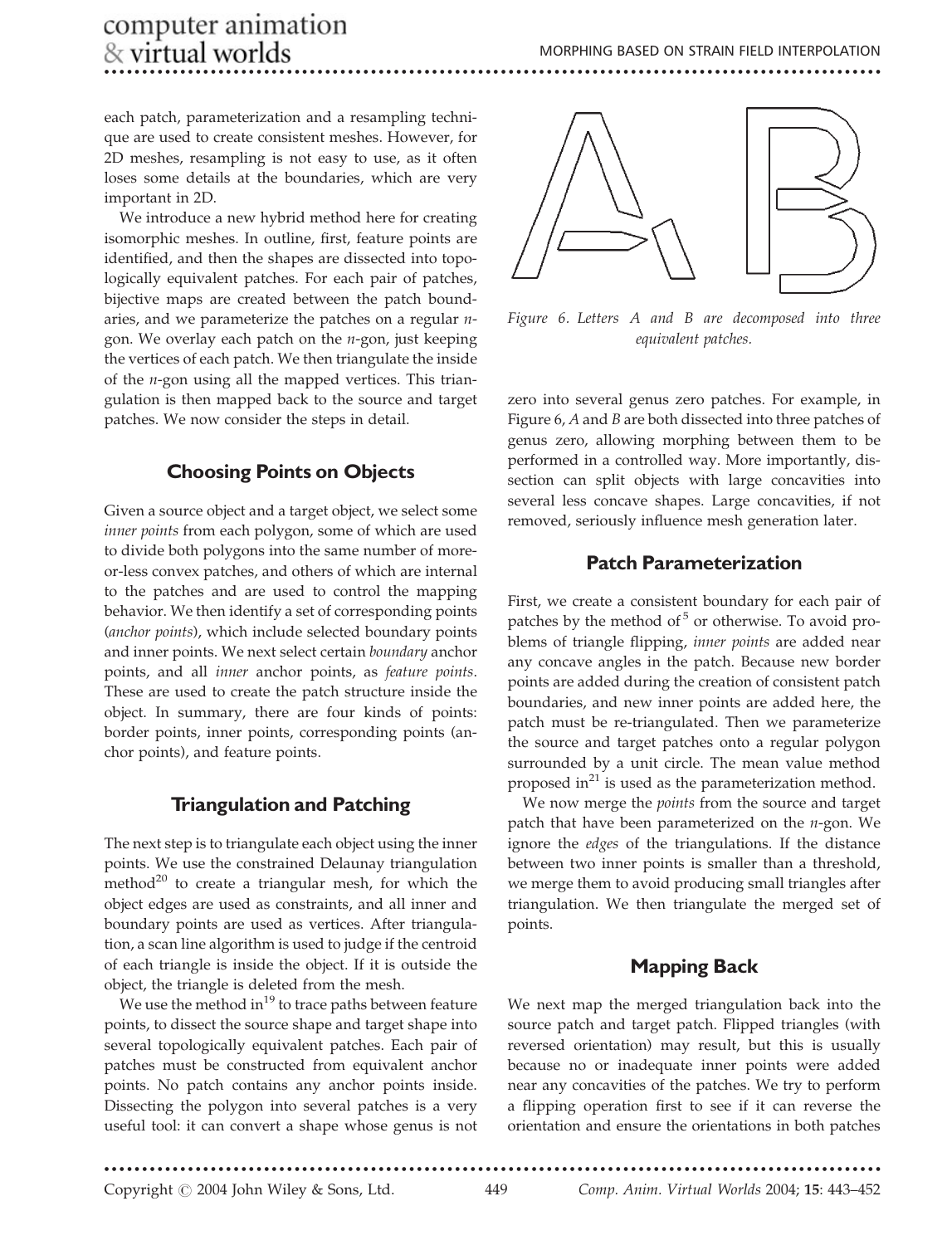

Figure 7. Morphing of a gymnast using quadrilateral meshes: (a) and (f) are source and target frames,  $(b)$ –(e) are intermediate frames.

are positive. Usually this is effective. If this does not work, more inner points must be added, and the updated patch re-triangulated. We then must repeat patch parameterization.

### **Merge all Patches and Optimization**

Next, each pair of corresponding patches is consistently meshed. We merged the meshes from all patches, giving



Figure 8. Isomorphic meshes.

Copyright © 2004 John Wiley & Sons, Ltd.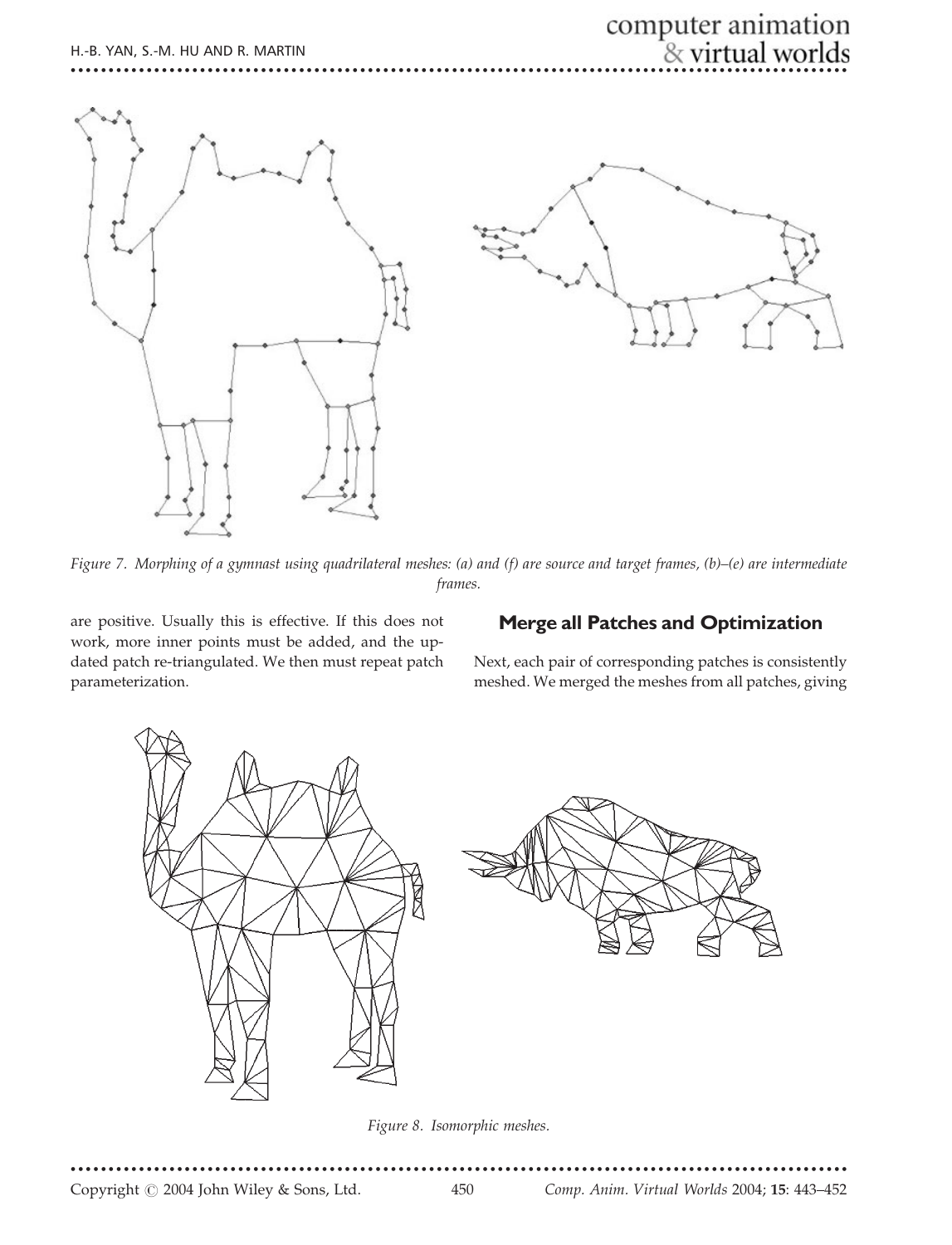



Figure 9. From camel to ox: (a) and (f) are source and target frames, (b)–(f) are intermediate frames calculated by our method.

isomorphic meshes for the source and target shapes. However, the quality of the merged triangulations still can be improved. We use the same operations as<sup>9</sup> to improve triangle quality: moving interior vertices and flipping interior edges.

The isomorphic meshes created by our new method contain many fewer triangles than produced by the method in,<sup>9</sup> becuase edge intersection is not used. To ensure that all triangles generated are valid, techniques of shape dissection and adding points near concavities are used.

If the meshes produced have many long thin triangles, more inner points can be added to improve the triangles' quality. Examples show that some long thin triangles do not, however, influence our later calculation seriously.

## **Conclusion and Future Work**

In this paper, we presented new methods for natural morphing. The first contribution is a method to create

.............................